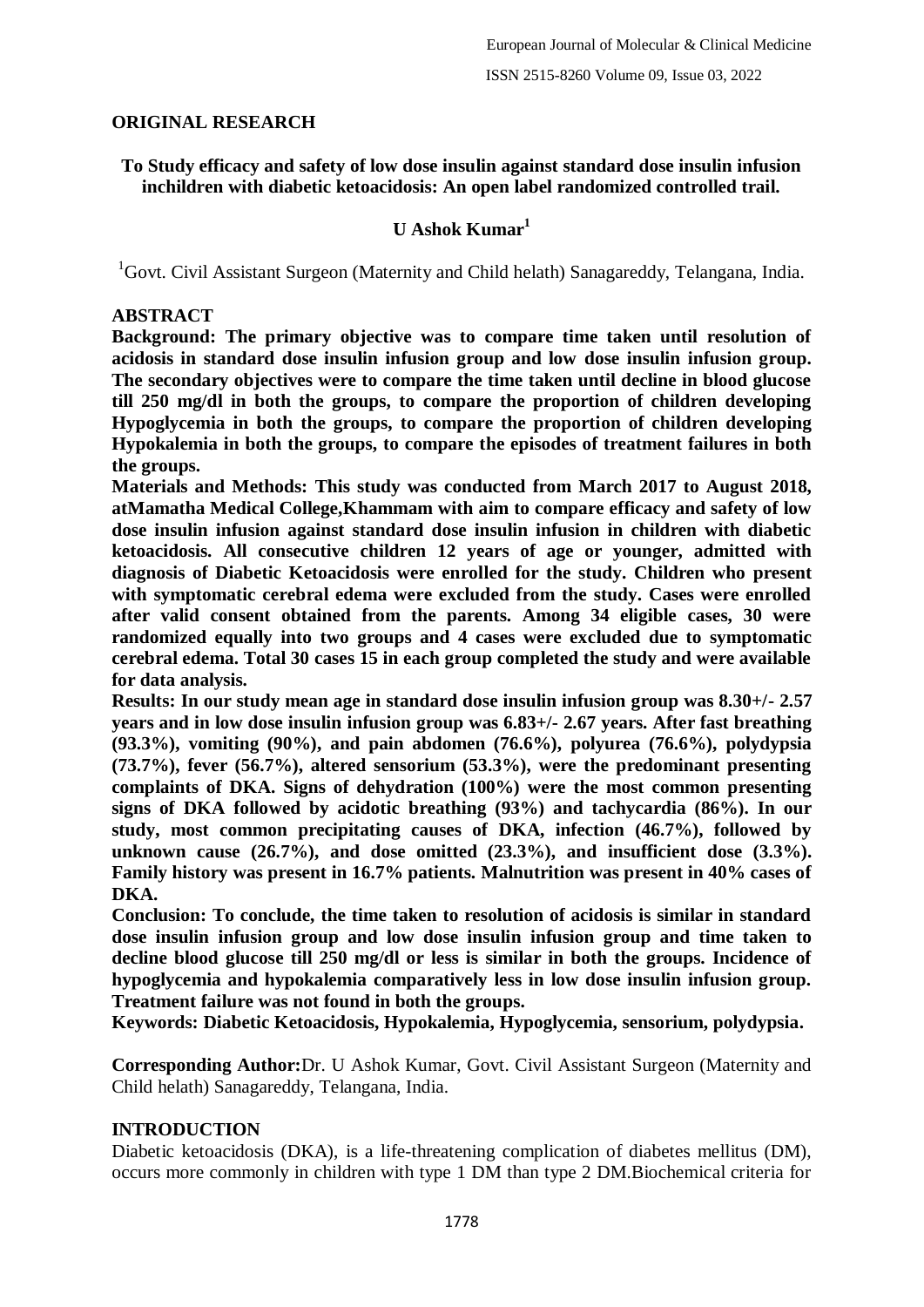diagnosis of DKA are hyperglycemia (Blood glucose> 200 mg/dL), metabolicacidosis (Blood pH<7.3 and bicarbonate<15 mEq/L) andketonemia and ketonuria.Lowering the insulin dose may be advantageous in the initial hours of therapy when a gradual decrease in glucose, electrolytes, and resultant osmolality is desired. The smaller dose of insulin may make it easier to lower the effective plasma osmolality gradually and might, therefore, reduce the risk of cerebral edema and reduce the incidences of hypoglycemia and hypokalemia.<sup>[1-6]</sup>

A few articles have highlighted the utility of insulin doses lower than the standard recommended one. Noyes et al observed that insulin doses of 0.03and 0.05 U/kg per hour could adequately normalize ketosis in DKA. Puttha et al and Al Hanshi and Shann, in their respective pediatric studies, have reported that a dose of 0.05U/kg per hour was as effective as the standard dose in correcting acidosis. $[7,8]$ 

Physiologic dose-effect studies have also found that even lower doses could adequately normalize ketonemia and acidosis. Lowering the insulin dose may be advantageous in the initial hours of therapy when a gradual decrease in glucose, electrolytes, and resultant osmolality is desired. The smaller dose of insulin may make it easier to lower the effective plasma osmolality gradually and might, therefore, reduce the risk of cerebral edema and reduce the incidences of hypoglycemia and hypokalemia.<sup>[8]</sup>

Due to the lack of prospective studies, we aimed to determine the efficacy of low dose (0.05U/kg/hr) compared with standard dose (0.1U/kg/hr) insulin with respect of time to resolution of acidosis, time to decline in blood glucose, episodes of treatment failures and incidences of hypokalemia and hypoglycemia in children with diabetic ketoacidosis.

# **Aims & Objective**

## **Aim**

To compare the efficacy and safety of low-dose insulin infusion against the standard dose insulin infusion in children with Diabetic Ketoacidosis.

## **Primary Objective**

To compare the time taken until resolution of acidosis in low-dose insulin infusion group and standard dose insulin infusion group.

## **Secondary Objectives**

- $\bullet$  To compare the time taken until decline in blood glucose till 250 mg/dl in both the groups
- To compare the proportion of children developing hypoglycemia in both the groups
- To compare the proportion of children developing hypokalemia in both the groups
- To compare the episodes of treatment failures in both the groups.

## **MATERIALS & METHODS**

**Study Design:** Open label randomized controlled trial

**Place of Study:**Pediatric emergency and pediatric intensive care unit of Mamatha Medical College, Khammam, Telangana.

**Study Period:** One and half year.

**Study Population:** All consecutive children 12 years of age or younger, admitted with diagnosis of Diabetic ketoacidosis.

**Sample Size:** As per previous admission data of diabetic ketoacidosis in theMamatha Medical College, sample size is taken as 30(15 in each group).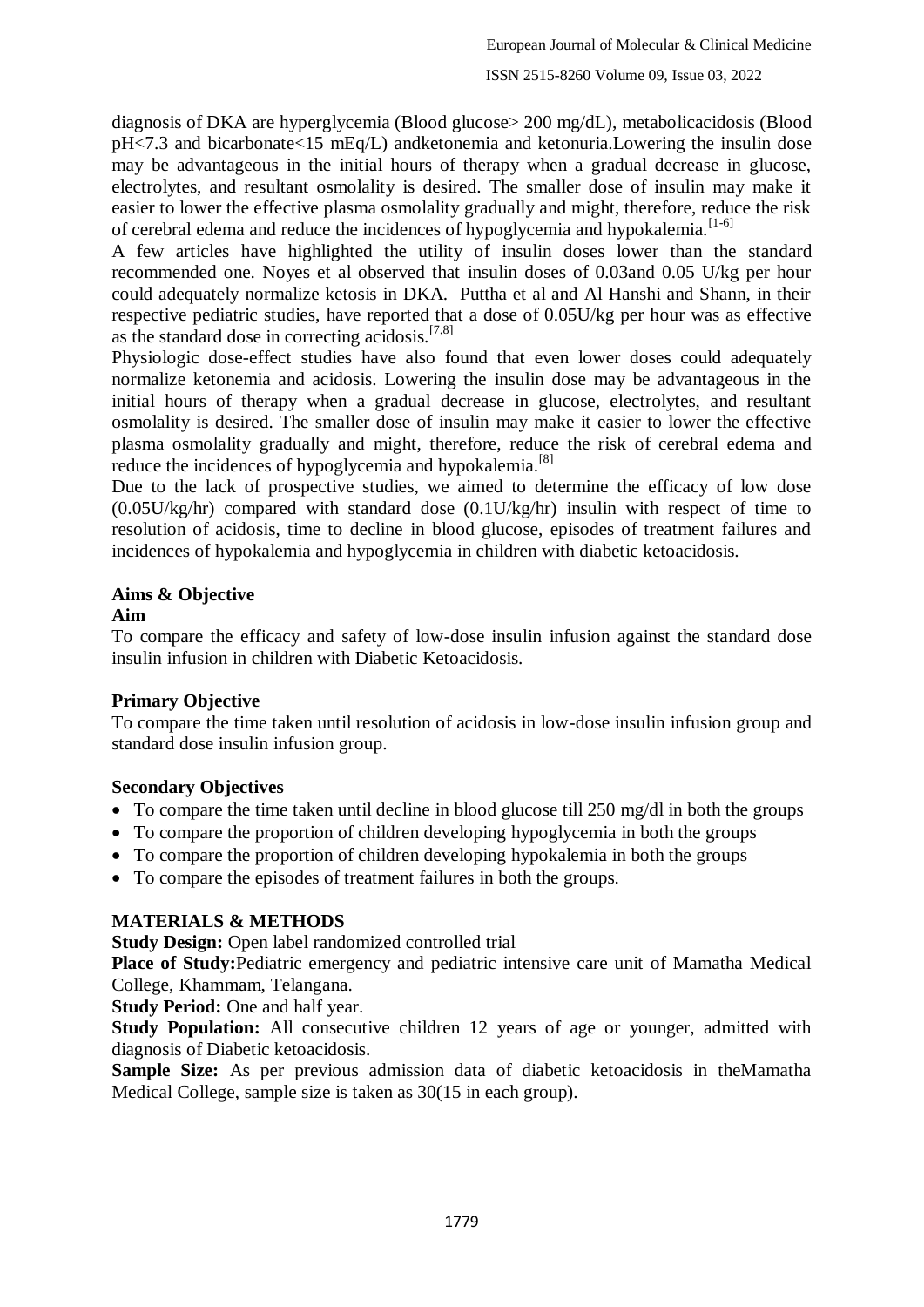## **Inclusion criteria:**

 All consecutive children 12 years of age or younger, who presented with DKA defined as Hyperglycemia (BG >200mg/dL),Acidosis (pH <7.3 or bicarbonate <15 mEq/L), Ketonuria (urine dipstick test result  $\geq 2+$ ) will be enrolled.

### **Exclusion criteria:**

### **Children who present with following criteria will be excluded:**

• Symptomatic cerebral edema.

### **Methodology**

All consecutive children 12 years of age or younger, who presents to the pediatric emergency with symptoms and signs of diabetic ketoacidosis will be clinically evaluated to confirm the diagnosis and determine the cause of diabetic ketoacidosis. The severity of dehydration and level of consciousness will be assesed. Samples for venous blood gas analysis and other tests will be drawn along with bedside finger- prick blood glucose will be done by glucometer and urinary ketones by dipstick method. Weight of the child will be recorded. Children meeting the inclusion criteria will be enrolled at 1 hour of admission after taking written consent from parent or guardian.

### **Samples will be drawn for following investigations:**

- Blood glucose
- Serum Electrolytes
- Kidney function tests
- Venous blood gas
- Complete blood count
- Urinalysis for ketones
- Appropriate specimens for culture (blood, urine)will be taken, only if there is evidence of infection.

Oxygen or ventilator assistance will be given whenever required.

### **Statistical Tests and Analysis**

All the data will be entered in a pre-designed proforma, following which they will be transferred to an excel sheet and then exported to SPSS version 23 software. Continuous variables will be summated as mean with standard deviation, categorical variables will be summated as frequency and percentage. Proportions will be compared by chi-square test. Means will be compared by" one sided t-test".

### **RESULTS**

This is a hospital based prospective open labelled randomized controlled trial conducted on all consecutive children aged 12 years or younger, who presents to the pediatric emergency, Chacha Nehru Bal chikitsalaya hospital with symptoms and signs of diabetic ketoacidosis were clinically evaluated to confirm the diagnosis.

A total of 30 children with symptoms and signs of diabetic ketoacidosis, who fulfilled the inclusion and exclusion criterion and who reported to the pediatric emergency, Mamatha Medical College & General Hospital were included in the study. Written informed consent was obtained from the parents enrolled in the study.

| Table 1: Distribution of Diabetic Ketoacidosis children among two treatment groups |                  |                |  |  |  |  |  |  |
|------------------------------------------------------------------------------------|------------------|----------------|--|--|--|--|--|--|
| Treatment Groups                                                                   | <b>Frequency</b> | <b>Percent</b> |  |  |  |  |  |  |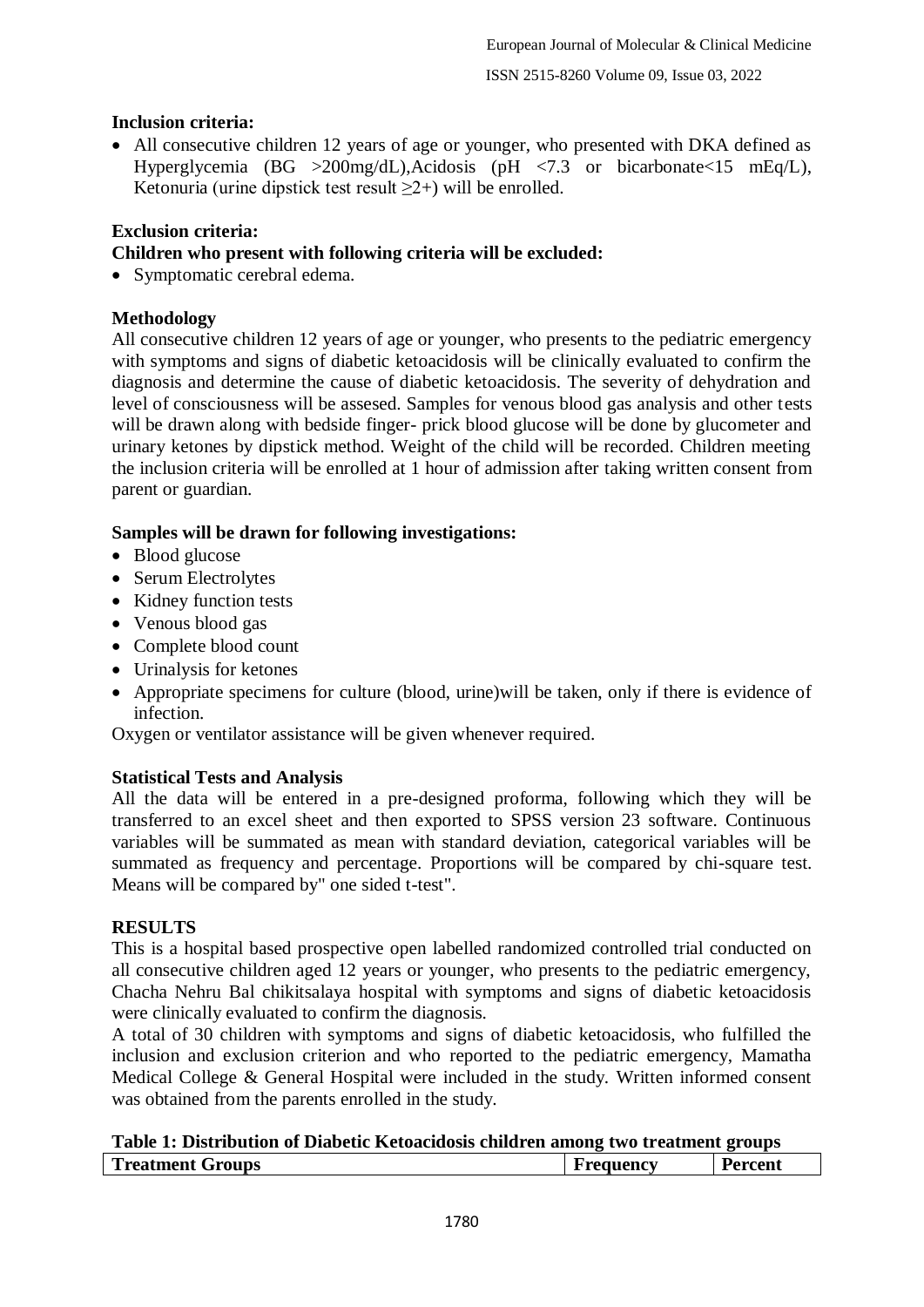ISSN 2515-8260 Volume 09, Issue 03, 2022

| Treatment Group with Insulin 0.1 U/kg/hour  |    | 50.0  |
|---------------------------------------------|----|-------|
| Treatment Group with Insulin 0.05 U/kg/hour |    | 50.0  |
| Total                                       | 30 | 100.0 |

#### **Table 2: Mean age wise Comparison of Diabetic Ketoacidosis children among two treatment groups**

|     | <b>Treatment Groups</b>                                | N  | <b>Mean</b> | <b>Std.Deviation</b> | <b>Std. Error</b><br><b>Mean</b> | P<br>value |
|-----|--------------------------------------------------------|----|-------------|----------------------|----------------------------------|------------|
| Age | <b>Treatment Group with Insulin</b><br>$0.1$ U/kg/hour | 15 | 8.30        | 2.576                | 0.665                            | 0.136      |
|     | Treatment Group with Insulin<br>$0.05$ U/kg/hour       | 15 | 6.83        | 2.678                | 0.691                            |            |

The mean age in the treatment Group with Insulin 0.1 U/kg/hour was  $8.30 \pm 2.57$  years where as mean age in the treatment Group with Insulin 0.05 U/kg/hour was  $6.83 \pm 2.67$  years.

| Table 3: Age group wise Comparison of Diabetic Ketoacidosis children among two |  |  |  |
|--------------------------------------------------------------------------------|--|--|--|
| treatment groups                                                               |  |  |  |

| <b>Treatment Groups</b>     | <b>Statistics</b> | <b>Age Group</b>         | <b>Total</b>    |                              |       |
|-----------------------------|-------------------|--------------------------|-----------------|------------------------------|-------|
|                             |                   | $\leq 5$<br><b>Years</b> | 5 to 8<br>years | $>$ than $8$<br><b>vears</b> |       |
| <b>Treatment Group with</b> | Count             |                          | 8               | 6                            | 15    |
| Insulin $0.1$ U/kg/hour     | % within Age      | 16.7%                    | 57.1%           | 60.0%                        | 50.0  |
|                             | Group             |                          |                 |                              | $\%$  |
| <b>Treatment Group with</b> | Count             | 5                        | 6               | $\overline{4}$               | 15    |
| Insulin $0.05$ U/kg/hour    | % within Age      | 83.3%                    | 42.9%           | 40.0%                        | 50.0  |
|                             | Group             |                          |                 |                              | %     |
| Total                       | Count             | 6                        | 14              | 10                           | 30    |
|                             | % within Age      | 100.0%                   | 100.0%          | 100.0%                       | 100.0 |
|                             | Group             |                          |                 |                              | $\%$  |

Majority of the patients in the treatment Group with Insulin 0.1 U/kg/hour was i.e. 8(57.1%) were found in the age group 5 to 8 years of age group, where as majority of the patients in the treatment Group with Insulin 0.05 U/kg/hour was i.e. 6(42.9%) were found in the age group 5 to 8 years of age group.

**Table 4: Mean Weight wise Comparison of Diabetic Ketoacidosis children among two treatment groups**

| <b>Statistics</b>                     | <b>Treatment Groups</b>                                 | N  | <b>Mean</b> | Std.<br><b>Deviation</b> | <b>Std. Error</b><br><b>Mean</b> | $\mathbf{P}$<br>value |
|---------------------------------------|---------------------------------------------------------|----|-------------|--------------------------|----------------------------------|-----------------------|
| Weight at<br>admission                | <b>Treatment Group with</b><br>Insulin $0.1$ U/kg/hour  | 15 | 20.19       | 9.070                    | 2.342                            | 0.330                 |
|                                       | <b>Treatment Group with</b><br>Insulin $0.05$ U/kg/hour | 15 | 17.42       | 5.906                    | 1.525                            |                       |
| Weight after<br><b>DKA</b> Correction | <b>Treatment Group with</b><br>Insulin 0.1 U/kg/hour    | 15 | 21.207      | 9.0383                   | 2.3337                           | 0.592                 |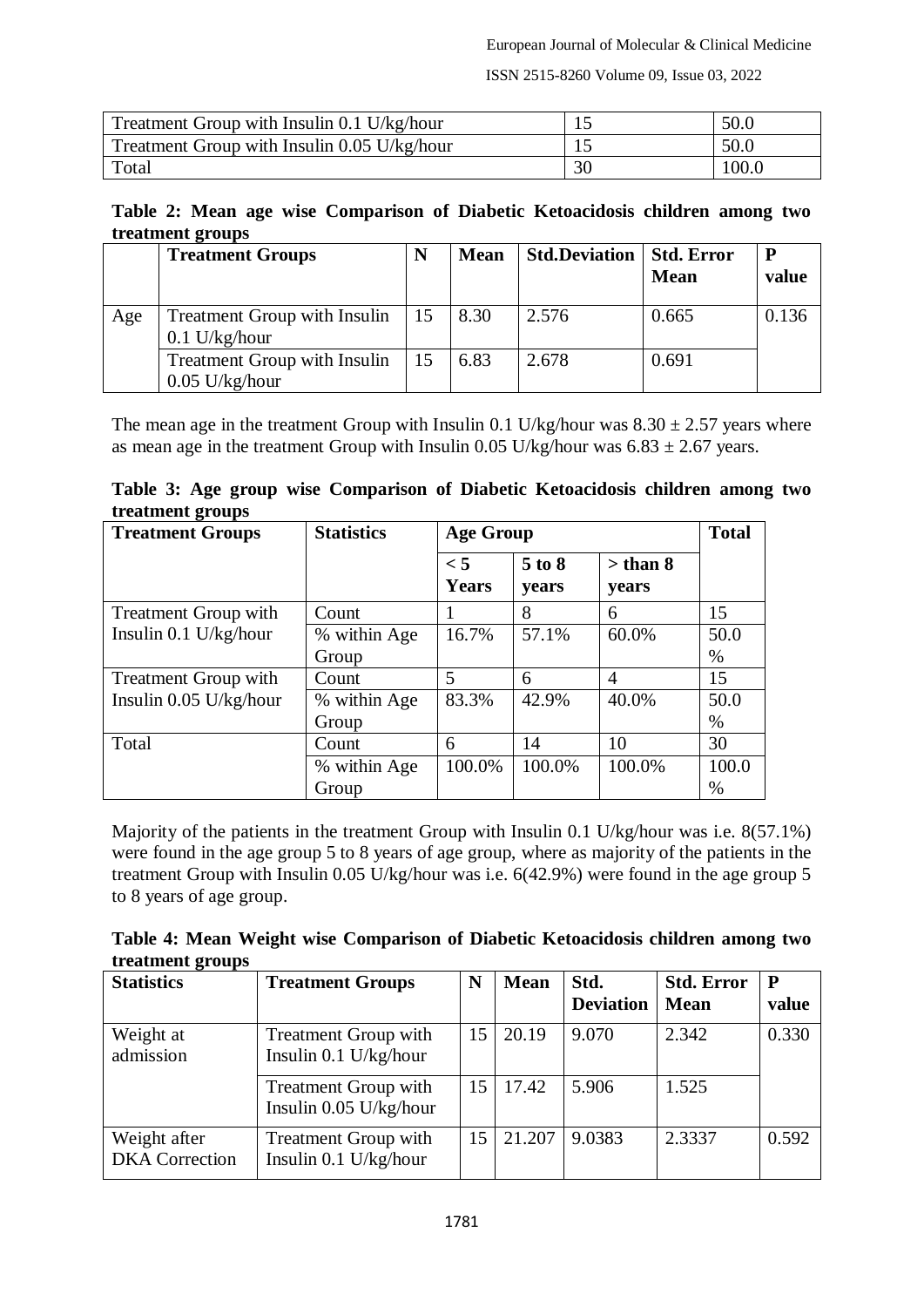ISSN 2515-8260 Volume 09, Issue 03, 2022

| <b>Treatment Group with</b> | $15 \mid 25.077 \mid 6.0946$ | 6.7376 |  |
|-----------------------------|------------------------------|--------|--|
| Insulin $0.05$ U/kg/hour    |                              |        |  |

The mean weight at the admission in the treatment Group with Insulin 0.1 U/kg/hour was  $20.19 \pm 9.07$  kg where as mean weight in the treatment Group with Insulin 0.05 U/kg/hour was  $17.42 \pm 5.90$  years. This difference between two means was statistically non significant (p value=0.330).

The mean weight after Diabetic Ketoacidosis correction in the treatment Group with Insulin 0.1 U/kg/hour was  $21.20 \pm 9.03$  kg where as The mean weight in the treatment group with Insulin 0.05 U/kg/hour was  $25.07 \pm 6.09$  years. This difference between two means was statistically non significant (p value=0.592).

|        |  |  | Table 5: Case wise Comparison of Diabetic Ketoacidosis children among two treatment |  |  |
|--------|--|--|-------------------------------------------------------------------------------------|--|--|
| groups |  |  |                                                                                     |  |  |

| Case           | <b>Statistics</b> | <b>Treatment Groups</b>                                         |                                                                  | <b>Total</b> |
|----------------|-------------------|-----------------------------------------------------------------|------------------------------------------------------------------|--------------|
|                |                   | <b>Treatment Group</b><br>with Insulin 0.1<br>$U/kg/hour(n=15)$ | <b>Treatment Group</b><br>with Insulin 0.05<br>$U/kg/hour(n=15)$ |              |
| Newely         | Count             | 10                                                              | 6                                                                | 16           |
| diagnosed case | % within group    | 66.7%                                                           | 40.0%                                                            | 53.3%        |
| of DKA         |                   |                                                                 |                                                                  |              |
| Previously     | Count             | 5                                                               | 9                                                                | 14           |
| diagnosed case | % within group    | 33.3%                                                           | 60.0%                                                            | 46.7%        |
| of DKA         |                   |                                                                 |                                                                  |              |
| Total          | Count             | 15                                                              | 15                                                               | 30           |
|                | within group      | 100.0%                                                          | 100.0%                                                           | 100.0%       |

Majority of the patients in the treatment Group with Insulin 0.1 U/kg/hour i.e. 10(66.7%) were new cases where as majority of the patients i.e. 9(60 %) in the treatment Group with Insulin 0.05 U/kg/hour were old cases.

|  | Table 6: Distribution of Signs and symptoms of the patients among two treatment |  |  |  |  |  |
|--|---------------------------------------------------------------------------------|--|--|--|--|--|
|  | groups of Diabetic ketoacidosis                                                 |  |  |  |  |  |

| <b>Signs and</b>  | <b>Treatment Groups</b> | $Total(n=30)$          | P            |              |
|-------------------|-------------------------|------------------------|--------------|--------------|
| <b>Symptoms</b>   | <b>Treatment Group</b>  | <b>Treatment Group</b> |              | <b>Value</b> |
|                   | with Insulin 0.1        | with Insulin 0.05      |              |              |
|                   | $U/kg/hour(n=15)$       | $U/kg/hour(n=15)$      |              |              |
| Fever             | 7(46.7%)                | 10(66.7%)              | 17(56.7%)    | 0.269        |
| Cough             | $1(6.7\%)$              | $3(20.0\%)$            | $4(13.3\%)$  | 0.283        |
| Fast breathing    | 15(100%)                | 13(86.7%)              | 28(93.3%)    | 0.143        |
| Vomiting          | 13(86.7%)               | 14(93.3%)              | 27(90.0%)    | 0.543        |
| Pain abdomen      | $15(100\%)$             | $8(53.3\%)$            | 23(76.7%)    | 0.003        |
| Seizure           | $0(0\%)$                | $0(0\%)$               | $0(0\%)$     | $N$ /ap      |
| Altered sensorium | $9(60\%)$               | 7(46.7%)               | $16(53.3\%)$ | 0.464        |
| Polyuria          | 13(86.7%)               | 10(66.7%)              | 23(76.7%)    | 0.195        |
| Polydipsia        | 12(80.0%)               | 10(66.7%)              | 22 (73.7%)   | 0.409        |
| Diarrhoea         | 1(6.7%)                 | $0(0\%)$               | $1(3.3\%)$   | 0.309        |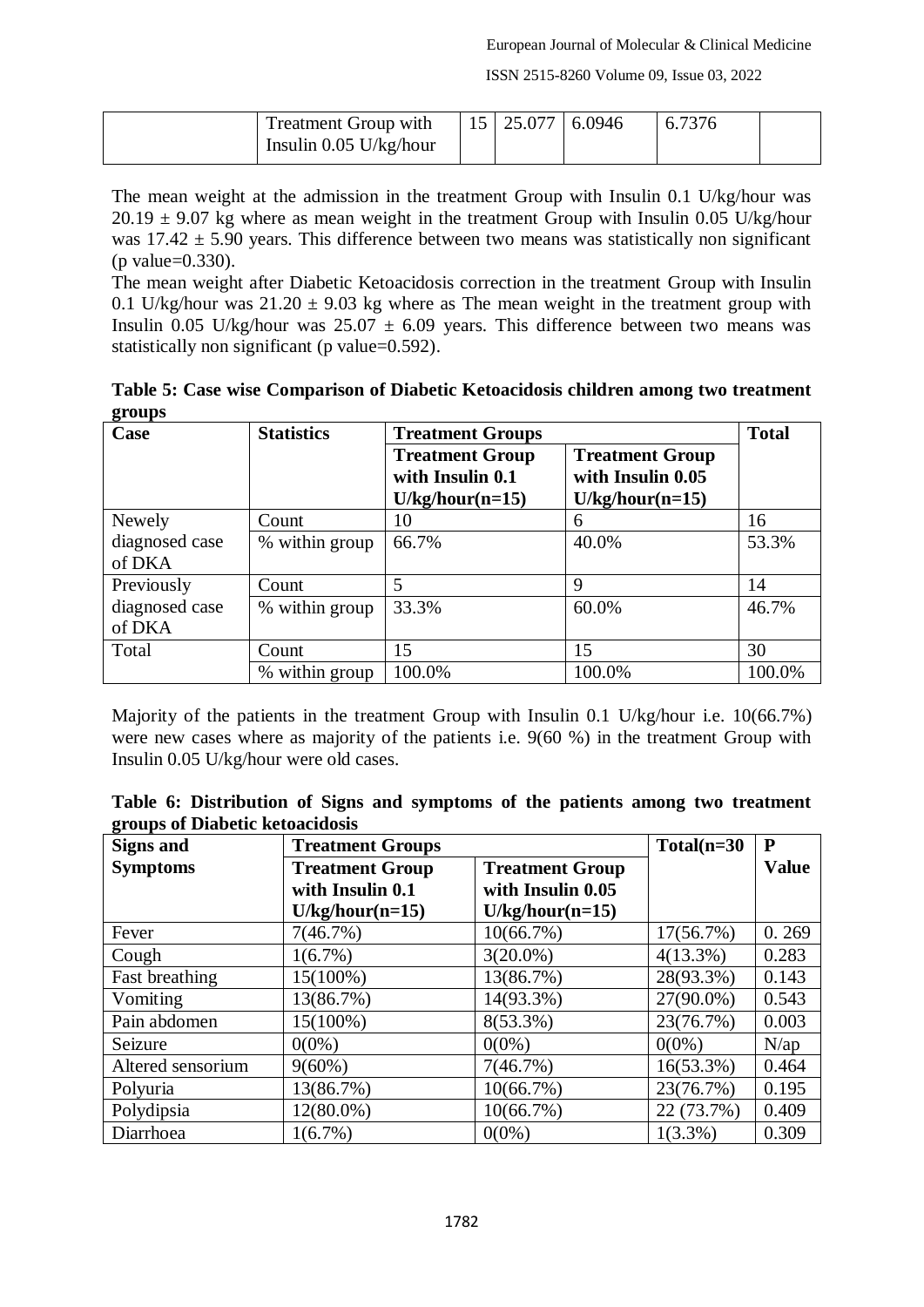Almost all i.e. 15(100%) of the patients in the treatment Group with Insulin 0.1 U/kg/hour were presented with Fast breathing and pain abdomen

Almost all i.e. 14(93.3%) and 13(86.7%)of the patients in the treatment Group with Insulin 0.05 U/kg/hour were presented with Fast breathing and pain abdomen.

|  | Table 7: Distribution of the patients among two treatment groups of Diabetic |  |  |  |  |  |
|--|------------------------------------------------------------------------------|--|--|--|--|--|
|  | ketoacidosis as per Previous DKA and Drug use.                               |  |  |  |  |  |

| <b>History</b> | <b>Treatment Groups</b>                               | $Total(n=30)$ | D         |              |
|----------------|-------------------------------------------------------|---------------|-----------|--------------|
|                | <b>Treatment Group with</b><br><b>Treatment Group</b> |               |           | <b>Value</b> |
|                | Insulin $0.1(n=15)$                                   | with Insulin  |           |              |
|                |                                                       | $0.05(n=15)$  |           |              |
| Previous DKA   | $6(40.0\%)$                                           | 7(46.7%)      | 13(43.3%) | 0.713        |
| Drug           | $6(40.0\%)$                                           | 7(46.7%)      | 13(43.3%) | 0.269        |
| Use(Insulin)   |                                                       |               |           |              |

Around 6(40%) patients were found with previous DKA and drug use in the treatment Group with Insulin 0.1 U/kg/hour, whereas Around 7(46.7%) patients were found with previous DKA and drug use in treatment Group with Insulin 0.05 U/kg/hour.

| Table 8: Distribution of Diabetic Ketoacidosis children among two treatment groups |  |  |  |
|------------------------------------------------------------------------------------|--|--|--|
| according to Degree of Dehydration                                                 |  |  |  |

| Degree of          | <b>Statistics</b> | <b>Treatment Groups</b>                                         | <b>Total</b>                                                     |        |
|--------------------|-------------------|-----------------------------------------------------------------|------------------------------------------------------------------|--------|
| <b>Dehydration</b> |                   | <b>Treatment Group</b><br>with Insulin 0.1<br>$U/kg/hour(n=15)$ | <b>Treatment Group</b><br>with Insulin 0.05<br>$U/kg/hour(n=15)$ |        |
| Mild               | Count             | 3                                                               | 2                                                                | 5      |
|                    | % within group    | 20.0%                                                           | 13.3%                                                            | 16.7%  |
| Moderate           | Count             |                                                                 | 3                                                                | 5      |
|                    | % within group    | 13.3%                                                           | 20.0%                                                            | 16.7%  |
| Severe             | Count             | 10                                                              | 10                                                               | 20     |
|                    | % within group    | 66.7%                                                           | 66.7%                                                            | 63.3%  |
| Total              | Count             | 15                                                              | 15                                                               | 30     |
|                    | % within group    | 100.0%                                                          | 100.0%                                                           | 100.0% |

In the both the treatment Groups i.e. with Insulin 0.1 U/kg/hour and with Insulin 0.05 U/kg/hour, 10% (66.7%) patients were found with severe dehydration each.

**Table 9: Distribution of Glassgow Comma Scale Score among different groups at different time points**

|            | <b>Treatment Groups</b>     | N  | <b>Mean</b> | Std.             | <b>Std. Error</b> |      |
|------------|-----------------------------|----|-------------|------------------|-------------------|------|
|            |                             |    |             | <b>Deviation</b> | <b>Mean</b>       |      |
| <b>GCS</b> | <b>Treatment Group with</b> | 15 | 12.80       | 2.541            | .656              | .060 |
| 1Hr        | Insulin 0.1                 |    |             |                  |                   |      |
|            | <b>Treatment Group with</b> | 15 | 14.27       | 1.387            | .358              | .063 |
|            | Insulin 0.05                |    |             |                  |                   |      |
| <b>GCS</b> | <b>Treatment Group with</b> | 15 | 13.67       | 1.988            | .513              | .120 |
| 4Hr        | Insulin 0.1                 |    |             |                  |                   |      |
|            | <b>Treatment Group with</b> | 15 | 14.60       | 1.056            | .273              | .123 |
|            | Insulin 0.05                |    |             |                  |                   |      |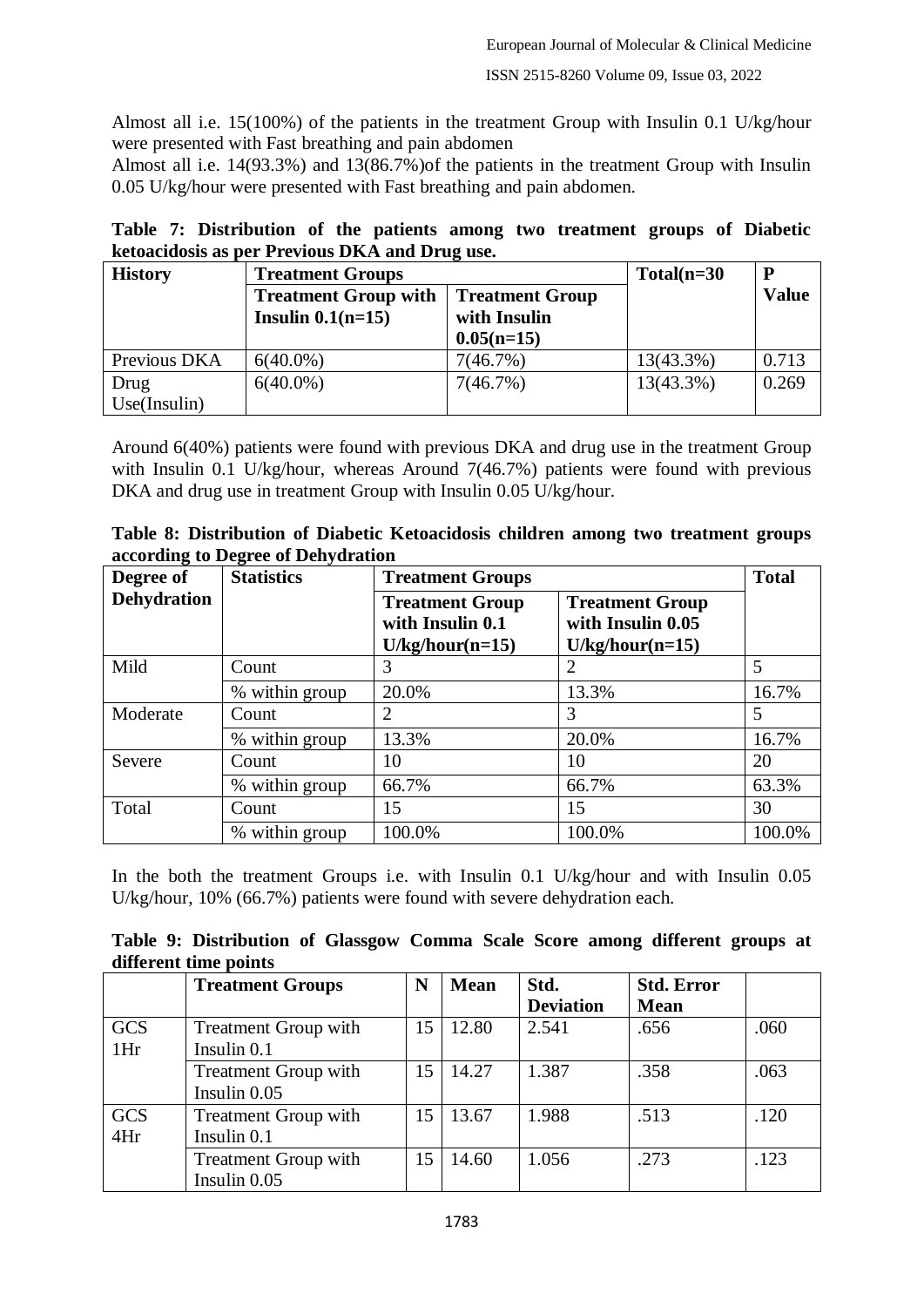| <b>GCS</b> | <b>Treatment Group with</b> | 15 | 14.2667       | 1.66762 | .43058 | .405 |
|------------|-----------------------------|----|---------------|---------|--------|------|
| 8Hr        | Insulin 0.1                 |    |               |         |        |      |
|            | <b>Treatment Group with</b> | 15 | 14.6923 75107 |         | .20831 | .384 |
|            | Insulin 0.05                |    |               |         |        |      |
| <b>GCS</b> | <b>Treatment Group with</b> | 15 | 14.57         | 1.342   | .359   | .778 |
| 12Hr       | Insulin 0.1                 |    |               |         |        |      |
|            | Treatment Group with        |    | 14.69         | .751    | .208   | .774 |
|            | Insulin 0.05                |    |               |         |        |      |

#### ISSN 2515-8260 Volume 09, Issue 03, 2022

#### **Table 10: Comparison of treatment failure in both the groups**

| <b>Treatment</b> | <b>Treatment Groups</b>                                    |                                        |             |  |
|------------------|------------------------------------------------------------|----------------------------------------|-------------|--|
| failure          | <b>Treatment Group with</b><br><b>Treatment Group with</b> |                                        |             |  |
|                  | Insulin $0.1(n=15)$                                        | <b>Insulin <math>0.05(n=15)</math></b> |             |  |
| Yes              | $0(0\%)$                                                   | $0(0\%)$                               | $0(0\%)$    |  |
| N <sub>0</sub>   | 15(100%)                                                   | $15(100\%)$                            | $30(100\%)$ |  |

Treatment failure was not found in both the groups and no deaths occurred during the study period.

#### **DISCUSSION**

Diabetes mellitus is one of the chronic diseases of the children worldwide. Very little is known about the magnitude or determinants of childhood onset diabetes in India.

In our study, 30 patients completed the trail, 15 in each group. Mean age (SD) of standard dose insulin infusion group was  $8.30 \pm 2.57$  years and Mean age (SD) of low dose insulin infusion group was  $6.83\pm2.67$  years, similar to study by Nallaswamy et al,<sup>[9]</sup> and kapallen et a In our study male percentage was 26.7% in standard dose insulin infusion group and 46.7% in low dose insulin infusion group which was similar to Nallaswamy et al.<sup>[9]</sup>

The mean weight at the admission in the treatment Group with Insulin 0.1 U/kg/hour was  $20.19 \pm 9.07$  kg whereas mean weight in the treatment Group with Insulin 0.05 U/kg/hour was  $17.42 \pm 5.90$  kg. This difference between two means was statistically non-significant (p value=0.330).

The mean weight after Diabetic Ketoacidosis in the treatment Group with Insulin 0.1 U/kg/hour was  $21.20 \pm 9.03$  kg whereas the mean weight in the treatment group with Insulin 0.05 U/kg/hour was  $25.07 \pm 6.09$  kg. This difference between two means was statistically non-significant (p value=0.592). This was similar to other studies.<sup>[9]</sup>

In our study we found that most common symptoms were fast breathing 93.3

%,vomiting 90 %,pain abdomen 76.6%, polyuria 76.6%,polydypsia 73.7%, fever 76.7%, altered sensorium 53.3%.Most commonly found signs were dehydration 100%, acidotic breathing 93%, tachycardia 86 %. Another study reported that polyuria, polydypsia, abdominal pain and vomiting as the predominant clinical features.<sup>[10]</sup>

In our study, the commonest precipitating factor was infection 46.7%, followed by unknown cause 26.7% and dose omission 23.3 %. Other studies have also shown that the most common cause in the development of diabetic ketoacidosis is infection and others were dose omission. [10]

In both the treatment Groups i.e. with Insulin 0.1 U/kg/hour and with Insulin 0.05 U/kg/hour, only 6(40%) patients were found with Malnutrition. In other study they found that 70% had malnutrition in diabetes.[8]

Glassgow Coma Scores of 13 or less at 4h following admission were more frequent in the standard group similar to study by Puthta R et al.<sup>[8]</sup>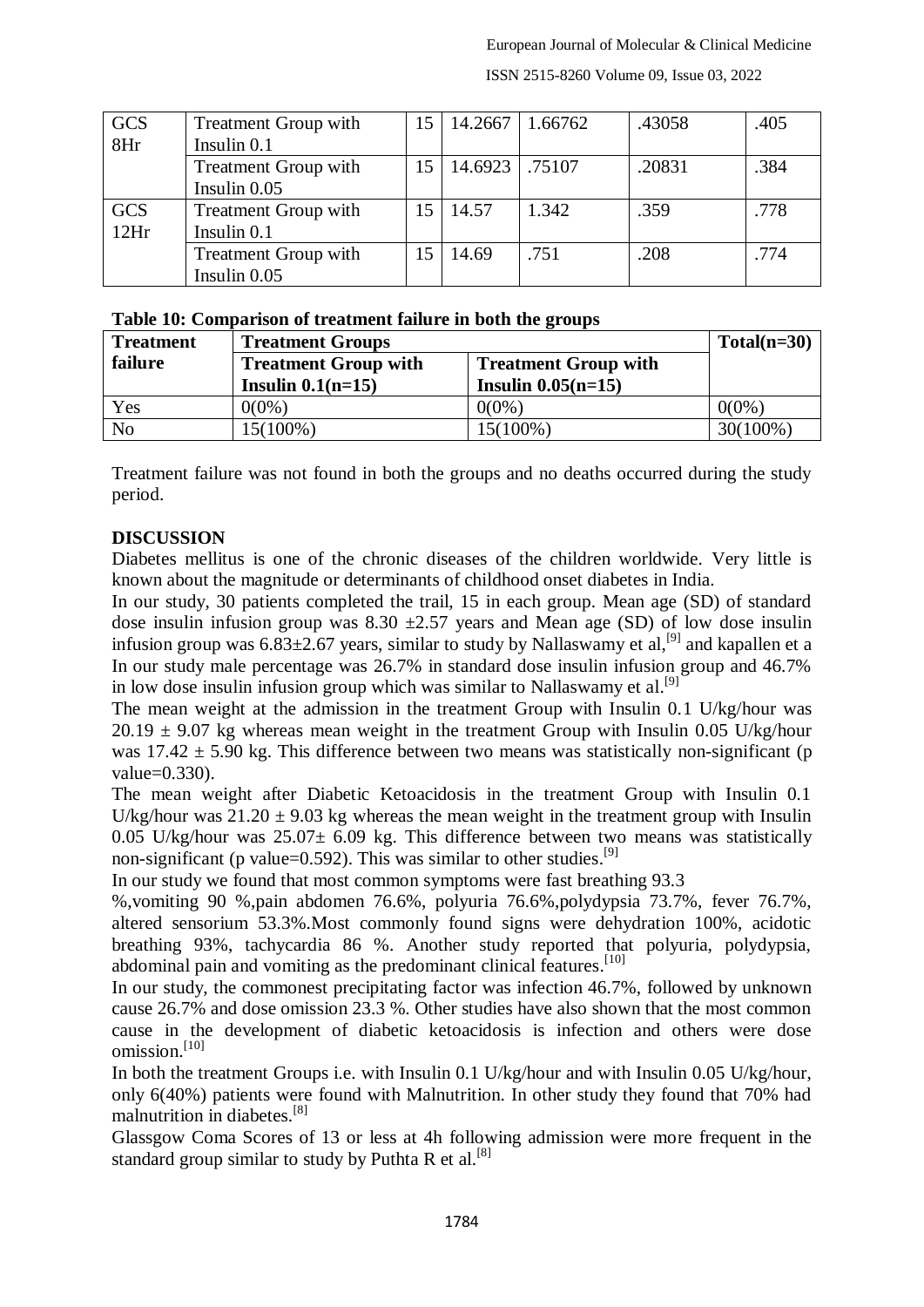The mean time taken until resolution of acidosis in the treatment Group with Insulin 0.1 U/kg/hour was  $27.17 \pm 12.50$  hours whereas the mean time taken until resolution of acidosis in the treatment Group with Insulin 0.05 U/kg/hour was  $29.60 \pm 11.15$  hours. This difference between two means was statistically non-significant (p value=0.209),which also shows rate of resolution of acidosis was similar in both the groups. In another study mean time of recovery of acidosis in treatment group with insulin  $0.1$ U/kg/hour was  $16.5\pm7.2$  hours whereas the mean time of recovery of acidosis in the treatment group with insulin 0.05 U/ kg/hour was  $17.2 \pm 7.7$  hours (p=0.73). In our study rise in PH in the standard dose versus low dose group, at 4 hour following admission were  $1.51+\frac{1}{2.67}$  Vs  $1.18+\frac{1}{9.691}$ , (P=0.654), were similar to study by Puttha R et al.<sup>[8]</sup>

In our study The mean rate of blood glucose decrease until a level of 250 mg/ dl or less is reached in standard dose insulin infusion group was 36.4±5.2 mg/dl/hr and in low dose insulin infusion group was  $32.8\pm4.6$  mg/dl/hr and the mean time taken until decline in blood glucose level of 250 mg/ dl or less in standard dose insulin infusion group was  $8.8 \pm 6.13$  hrs and in low dose insulin infusion group was  $9.93 \pm 5.82$  hrs which were similar in the standard dose and low dose insulin infusion groups( $p=0.613$ ). Similar to study by Nallaswamyet al.<sup>[9]</sup>

Hypokalemia was seen in 7(46.6%) children receiving standard dose insulin infusion group versus 3 (20%) children those received low dose insulin infusion ( $p=0.245$ ). In other study also hypokalemia wasfound in12(48%) children receiving standard dose versus 5 (20%) of children those received low dose.<sup>[9]</sup> Incidence of acute complications of insulin infusion like hypokalemia was less in low dose insulin infusion group which is similar to other studies.<sup>[11]</sup>

In our study 8 children (53.3%) and 3children (20%) receiving standard and low dose insulin infusion (p=0.128) respectively, developed hypoglycemia. In a similar study. 5 children (20%) and 1 child (4%) receiving standard and low dose insulin infusion ( $p=0.17$ ), respectively developed hypoglycemia. Treatment failure was not found in both the groups and no deaths occurred during the study period, similar to Nallasamy et al study.<sup>[9]</sup>

### **CONCLUSION**

We concluded, low dose insulin infusion is as effective as standard dose insulin infusion with respect to time taken to resolution of acidosis and time taken to decline blood glucose till 250mg/dl or less.

Proportion of children developing hypoglycemia and proportion of children developing hypokalemia less in low dose insulin infusion group. Treatment failure was not found in both the groups so low dose insulin infusion is as safe as standard dose insulin infusion in the treatment of diabetic ketoacidosis.

## **Acknowledgment**

The author is thankful to Department of Paediatrics for providing all the facilities to carry out this work.

## **REFERENCES**

- 1. Edge JA, Ford-Adams ME, Dunger DB. Causes of death in children with insulin dependent diabetes 1990–96. Arch Dis Child. 1999;81:318–396.
- 2. Scibilia J, Finegold D, Dorman J, Becker D, Drash A. Why do children with diabetes die? Acta Endocrinol. 1986; 27:326–333.
- 3. American Diabetes Association. Position statement: hyperglycemic crises in patients with diabetes mellitus. Diabetes Care. 2001;24:S83–S90
- 4. Wolfsdorf J., Craig M.E., Daneman D., et al. Diabetic ketoacidosis in children and adolescents with diabetes. Pediatr Diabetes. 2009;10:118–133.